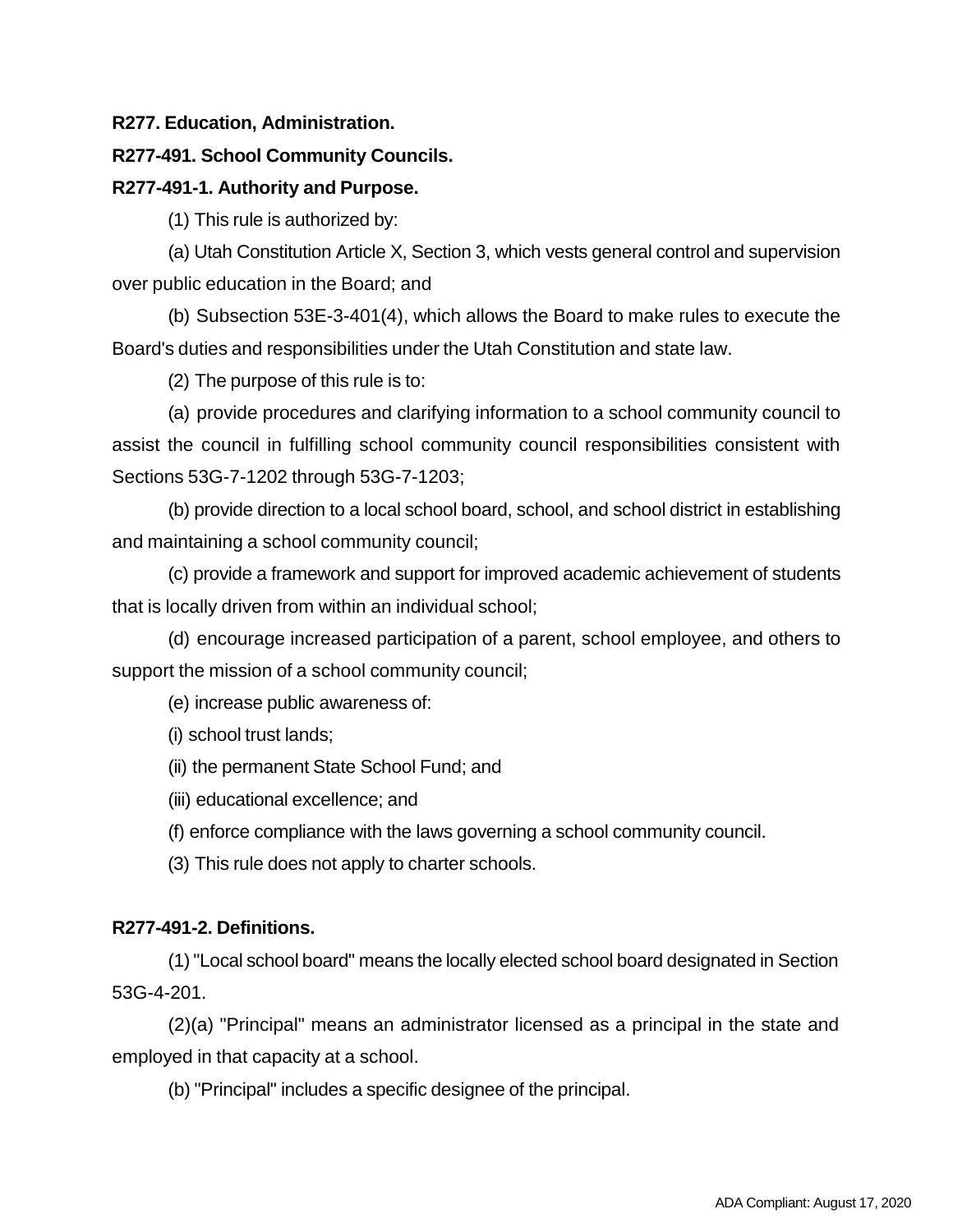(3) "School community" means the geographic area a school district designates as the attendance area, with reasonable inclusion of a parent of a student who attends the school but lives outside the attendance area.

(4) "Student" means a child in a public school, grades kindergarten through 12, counted on the audited October 1 fall enrollment report.

## **R277-491-3. School Community Council Member Election Provisions.**

(1) In addition to the election notice requirements of Section 53G-7-1202, the principal shall provide notice of:

(a) the location where a ballot may be cast; and

(b) the means by which a ballot may be cast, whether in person, by mail, or by electronic transfer.

(2)(a) A school community council may establish a procedure that allows a parent to mail a ballot to the school in the event the distance between a parent and the voting location would otherwise discourage parental participation.

(b) A mailed or hand-delivered ballot shall meet the same timeline as a ballot voted in person.

(3)(a) A school, school district, or local school board may allow a parent to vote by electronic ballot through a district approved election process that is consistent with the election requirements in Subsection 53G-7-1202(5).

(b) If allowed, the school or school district shall clearly explain on its website the opportunity to vote by electronic means.

(4) In the event of a change in statute or rule affecting the composition of a school community council, a council member who is elected or appointed prior to the change may complete the term for which the member was elected.

(5)(a) A public school that is a secure facility, juvenile detention facility, hospital program school, or other small or special school may receive School LAND Trust Program funds without having a school community council if the school demonstrates and documents a good faith effort to:

(i) recruit members;

(ii) have meetings; and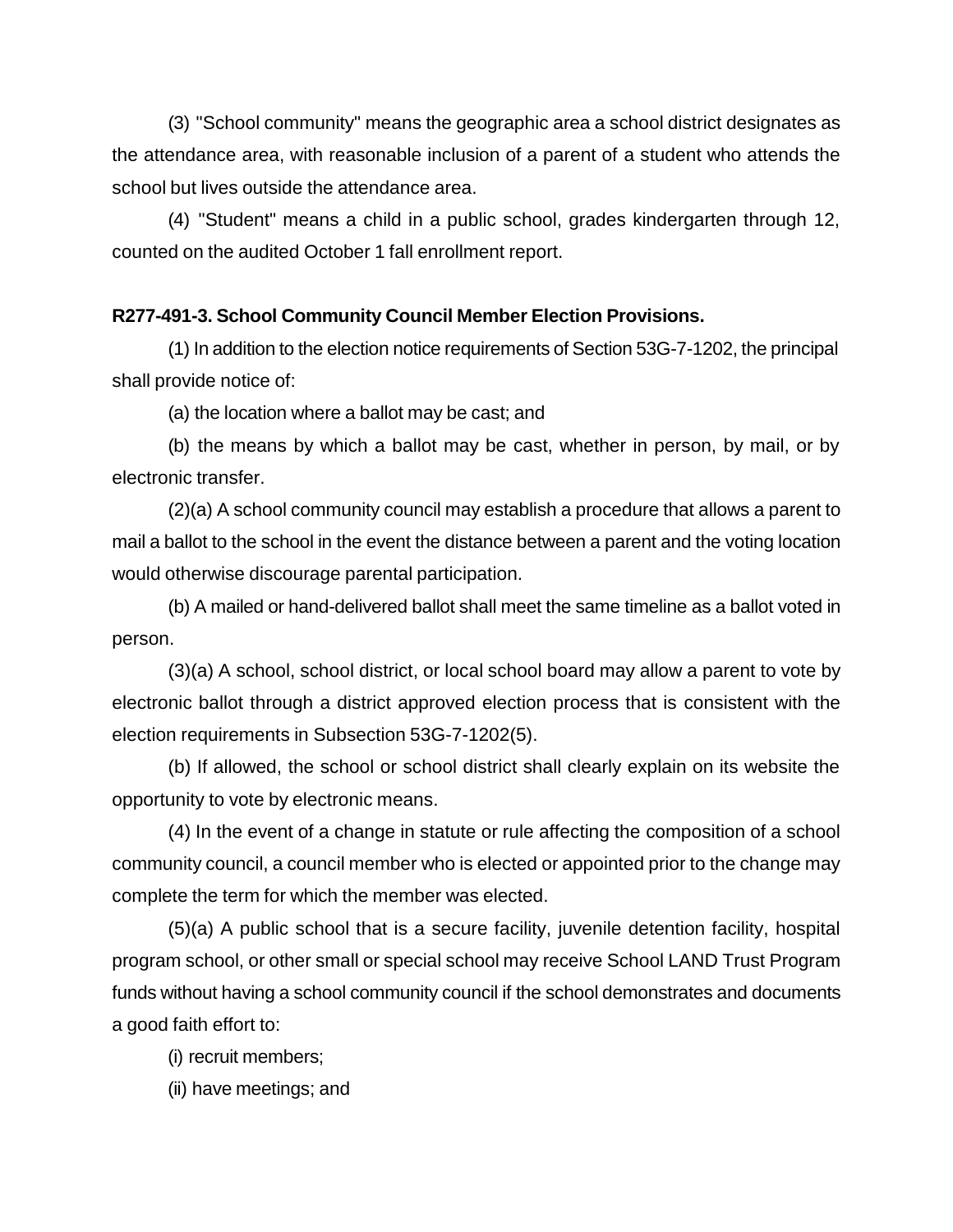(iii) publicize the opportunity to serve on the council.

(b) A local school board shall make the determination whether to grant the exemption for a school described in Subsection (5)(a).

## **R277-491-4. School Community Council Principal Responsibilities.**

(1) Following an election, the principal shall enter and electronically sign on the School LAND Trust Program website a Principal's Assurance Form affirming:

(a) the school community council's election;

(b) that vacancies were filled by election if necessary; and

(c) that the school community council's bylaws or procedures comply with Section 53G-7-1202, Rule R277-477, and this rule.

(2) In addition to the requirements of Subsections 53G-7-1203 (5) and (6), each year the principal shall post the following information on the school's website on or before October 20:

(a) an invitation to a parent to serve on the school community council that includes an explanation of how a parent can directly influence the expenditure of the School LAND Trust Program funds;

(b) the dollar amount the school receives each year from the School LAND Trust Program;

(c) a copy of or link to the current Teacher and Student Success Plan as required in Section 53G-7-1302; and

(d) minutes of approved council meetings for the current school year.

# **R277-491-5. School Community Council Chair Responsibilities.**

(1) After the school community council election, the school community council shall annually elect at the council's first meeting a chair and vice chair in accordance with Subsection 53G-7-1202(5)(j).

(2) The school community council chair shall:

(a) set the agenda for every meeting;

- (b) conduct every meeting;
- (c) keep written minutes of every meeting, consistent with Section 53G-7-1203;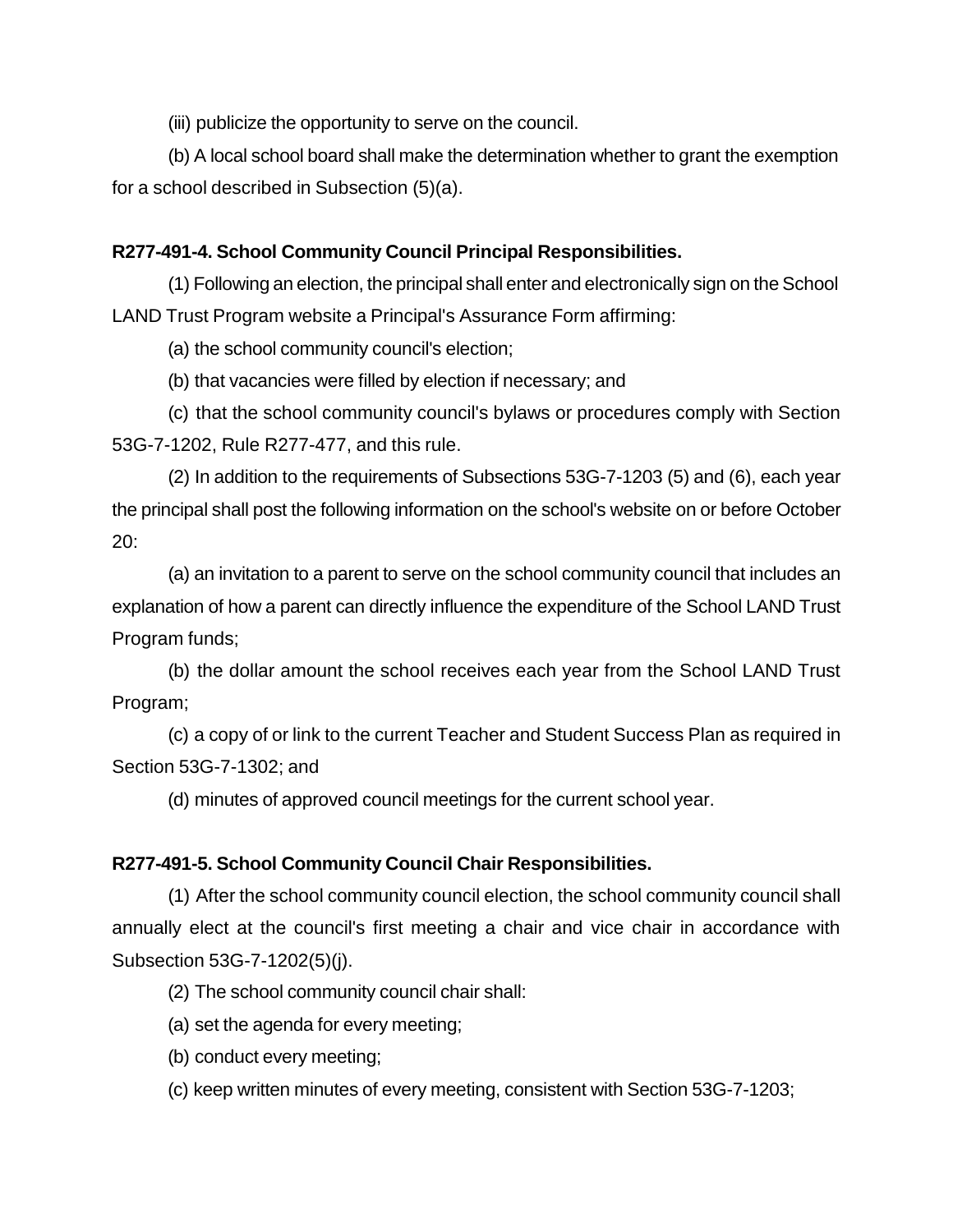(e) inform council members about resources available on the School LAND Trust Program website; and

(f) welcome and encourage public participation in school community council meetings.

(3) The chair may delegate the responsibilities established in this section as appropriate at the chair's discretion.

## **R277-491-6. School Community Council Business.**

(1)(a) The school community council shall adopt rules of order and procedure to govern a council meeting in accordance with Subsection 53G-7-1203(10).

(b) The rules of order and procedure shall outline the process for:

(i) electing the school community council, including:

(A) the number of parent members and school employee members on the council; and

(B) beginning dates for the term of each member's position;

(ii) selecting a chair and vice chair;

(iii) removing from office a member who moves away or fails to attend meetings regularly; and

(iv) a member to declare a conflict of interest if required by the local school board's policy.

(2) The school community council shall:

(a) report on a plan, program, or expenditure at least annually to the local school board; and

(b) encourage participation on the school community council by members of the school community and recruit a potential candidate to run for an open position on the council.

(3)(a) The principal shall provide an annual report to the school community council that summarizes current practices used by the school district and school to facilitate the school community council's responsibilities under Subsections 53G-7-1203(3)(a)(iii)(D), (iv), and  $(v)$ .

(b) The report described in Subsection (3)(a) shall include:

(i) information concerning internet filtering protocols for school and district devices that access the internet;